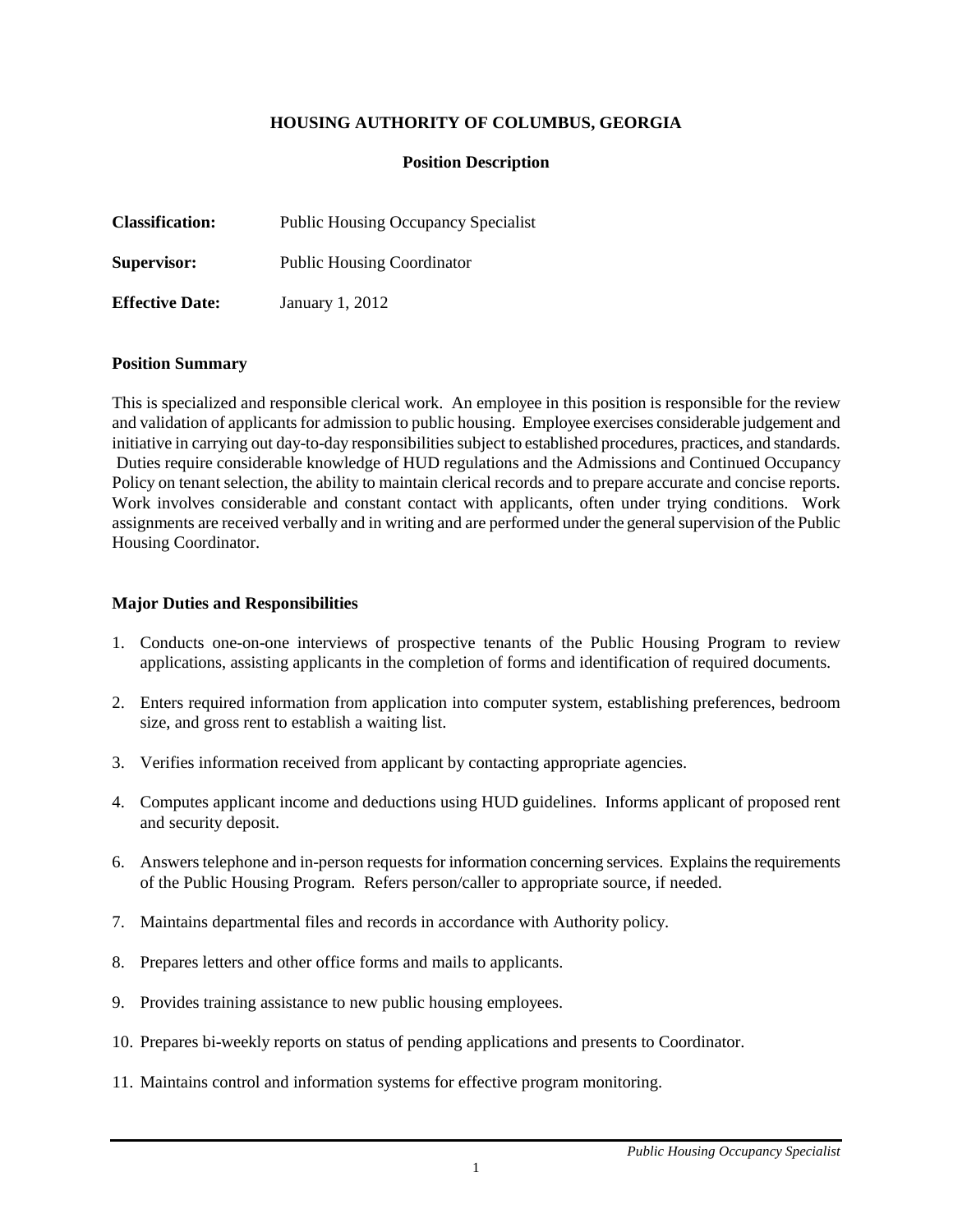- 12. References ACOP on an as needed basis to determine how to address unusual situations that arise.
- 13. Set appointments with applicants to discuss applications.
- 14. Performs related duties as required.

## **Required Knowledge and Abilities**

- 1. Knowledge of HUD and the Housing Authority of Columbus, Georgia rules, regulations and policies on tenant selection and of required forms and reports.
- 2. Knowledge of interviewing techniques, the principles of office management and of record maintenance.
- 3. Knowledge of modern office equipment including copiers, personal computers(Microsoft Office Package – Word, Excel, Outlook, etc.), mainframe terminals, calculators, facsimile machines, etc.
- 4. Ability to make routine decisions in accordance with administrative rules, regulations and policies, and to explain selection rules and procedures to prospective tenants in an objective and impartial manner.
- 5. Ability to understand and follow complex oral and written instructions.
- 6. Ability to maintain accurate clerical records.
- 7. Ability to establish and maintain effective working relationships with other employees, superiors, and the general public.
- 8. Ability to understand, act on and interpret policies, regulations, and procedures as set forth by the Housing Authority and/or HUD.
- 9. Ability to prepare and present ideas in a clear and concise manner, both orally and in writing.
- 10. Ability to initiate work projects and work independently.
- 11. Ability to process multiple client files in various stages of procedure and maintain detailed follow-up on items required to complete files with few to no errors.
- 12. Ability to lift and carry up to 15 lbs. and file while standing, bending, or stooping to reach multi-level file drawers.

# **Physical Requirements**

Level of manual dexterity sufficient to allow for operation of typewriter, terminal keyboard, telephone, facsimile machine, calculator, etc. Ability to move, handle, or lift small objects around desk area, e.g. files, computer printouts, reports, calculators, pencils, legal pads, etc.